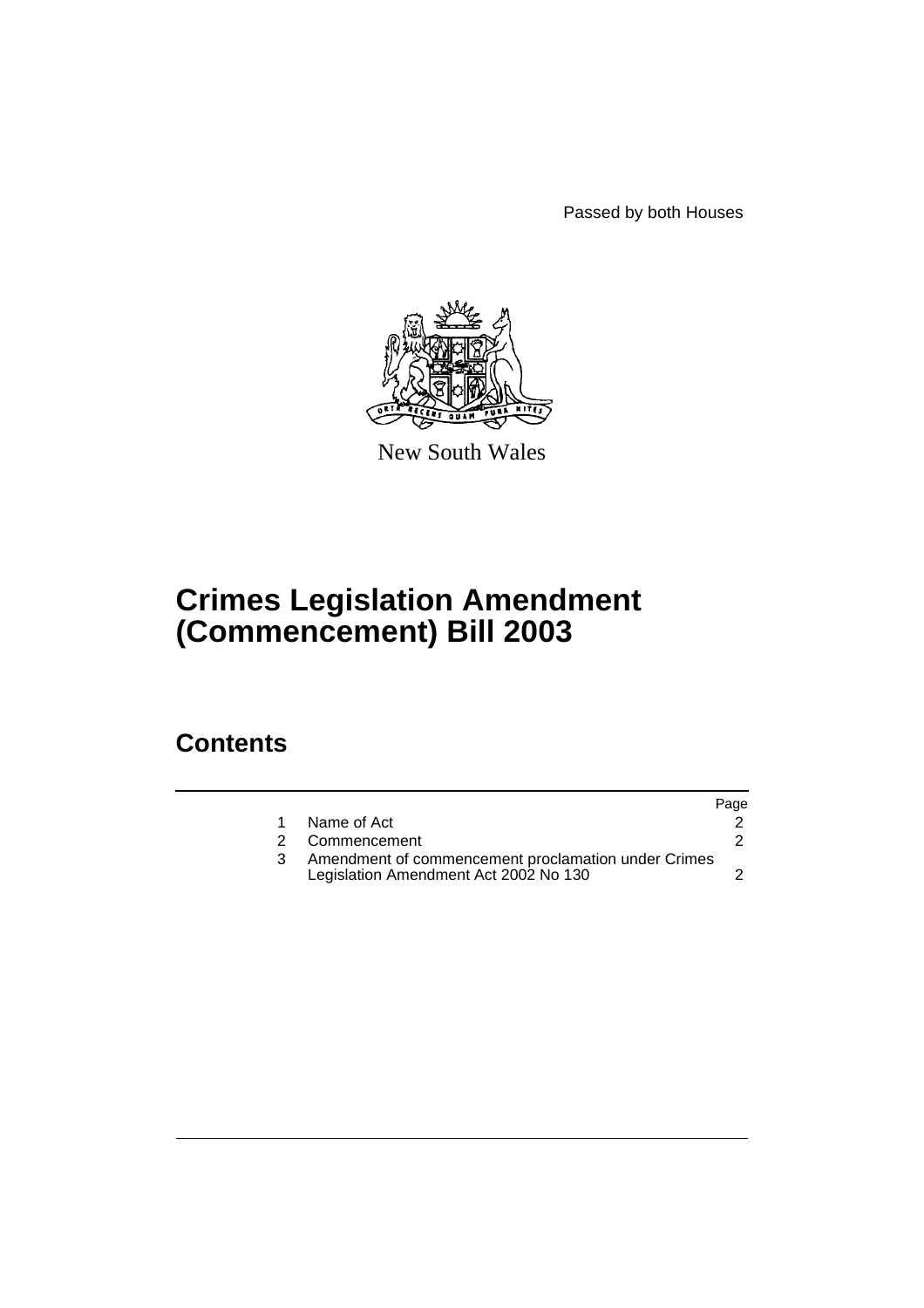*I certify that this PUBLIC BILL, which originated in the LEGISLATIVE ASSEMBLY, has finally passed the LEGISLATIVE COUNCIL and the LEGISLATIVE ASSEMBLY of NEW SOUTH WALES.*

> *Clerk of the Legislative Assembly. Legislative Assembly, Sydney, , 2003*



New South Wales

## **Crimes Legislation Amendment (Commencement) Bill 2003**

Act No , 2003

An Act to postpone the commencement of amendments to the *Crimes Act 1900* and the *Search Warrants Act 1985* relating to the detention of arrested persons and the recording of the execution of search warrants.

*I have examined this Bill, and find it to correspond in all respects with the Bill as finally passed by both Houses.*

*Chairman of Committees of the Legislative Assembly.*